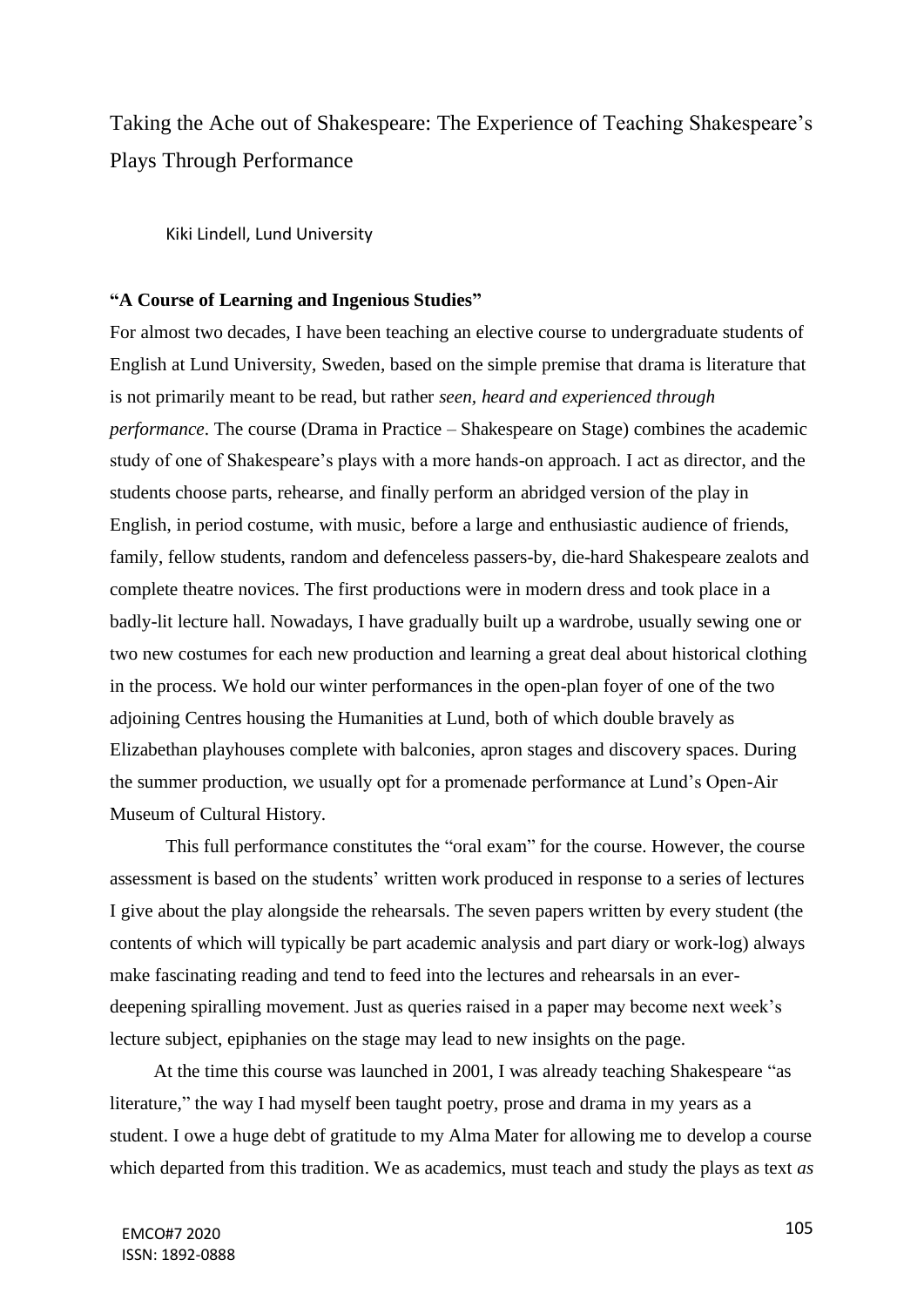*well*. Studying Shakespeare's plays as literature is infinitely preferable to not studying them at all, yet, as Margaret Jane Kidnie observes, plays exist on a continuum; they "bridge media and can be encountered as either text or performance" (Kidnie 15). Accordingly, it seems to me that treating plays as *text only* is surely as limiting to a full experience of the work as it would be if we were to just read and analyse the score of Mozart's *Requiem,* declaring that there is no need to actually play the music, or even hear it performed. Perhaps one reason why we tend to favour the score over the music is fear of the inherent dichotomy of all theatre: it is immediate and accessible to everyone, yet impossible to pinpoint. No two productions, and no two performances of *the same production*, are ever the same. On the one hand, we lose our critical faculties responding to the ephemeral moment in the wonder of it, and on the other hand, watching a play with our scholarly glasses would make theatre-going a tired, jaded thing. John Russell Brown has put into words the oxymoron that lies at the heart of performance criticism and performance studies:

The best person to describe performances would be someone of strong sensibilities but without conscious predilections or foreknowledge of the play's stage history [...] seeing clearly and responding wholeheartedly and imaginatively. Yet, on the other hand, another person who is experienced […] might be the more useful […] critic (Brown 7).

Working with Shakespeare through performance largely eliminates this dichotomy. It both taps into the excitement and immediacy of the stage, and maintains a safe foothold in the text. Teacher and students alike keep bouncing back and forth between the magic and the mechanics of stage and page, and the onstage bolts of lightning no less important than learning the nuts and bolts of text.

For this reason, I am indebted to the students who were brave (or foolish) enough to trust me to carry the first course to its completion in the early 2000s. With them, I first learned that to see a play through the students' fresh young eyes almost invariably becomes a way of discovering brave new worlds within it. I have never taught a course that teaches me so much about Shakespeare. The more I teach it, the more I learn. Like the centipede, blissfully unaware of which leg it *ought* to move first, that first course wobbled along cheerfully and we somehow made it work. Magically, it has worked ever since through more than twenty productions of about a dozen of Shakespeare's comedies, tragedies and romances. Though I have not worked with the chronicles yet, they may be somewhere in the distance (I think I can hear the faint sound of dogs barking at the crooked shadow of Richard III).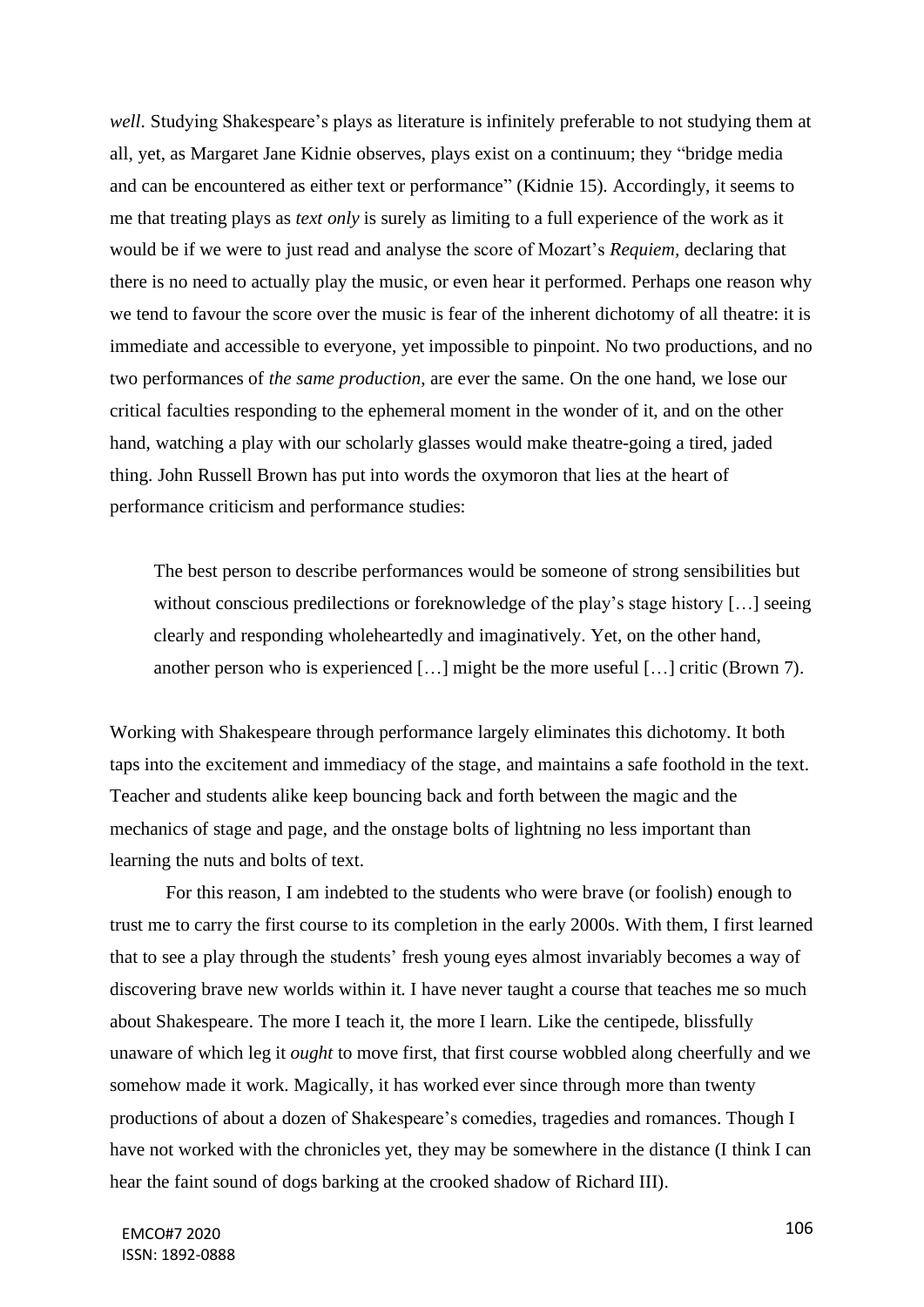Even though the performance counts as their "viva," students have to complete both the stage part and the study part in order to have their course credits registered. This system of checks and balances gives me leverage for a little benevolent blackmail, should the need arise. I have never needed to use it, so far, because the students on this course have worked harder, and more conscientiously, than any other students I have ever taught. Over the years, I have thought a great deal about why it is that in spite of the long hours, the gruelling work, the blood, sweat and blank verse, do the students choose to go out on a limb and to give it their all? And what are the learning outcomes of Shakespeare in Performance, from the students' horizon and from mine? In the following, I will endeavour to answer this question in a variety of ways by help of examples from actual plays/courses in the past; a couple of examples are from *Romeo and Juliet* but the bulk are from a number of different productions of *Much Ado About Nothing*. Ever a favourite with the students, this play has been the subject of several "Drama in Practice" courses-cum-performances between 2005 and 2017.

#### **"And Practise Rhetoric in your Common Talk": Shakespeare the Language Teacher**

On the face of it, teaching Shakespeare to non-native speakers, in English, sounds as though it might be more difficult than *just* teaching the language. However, my claim is that in the context of English as a foreign language (EFL), Shakespeare is in fact an asset and not an impediment becuase the synergy effect is no less than astonishing. At Scandinavian universities, we are very lucky in that, through no merit of our own, we boast a better level of English proficiency than many other countries.<sup>1</sup> In Sweden, English is so common that, although still a foreign language, in some groups it has the virtual function of a slightly pidginized second mother tongue and in the process all but shedding its *foreign* status. However, as is more or less invariably the case when dealing with statistics, this is not the whole truth. Proficiency levels can (and do) in fact vary tremendously among our students, ranging from those who have grown up in an English-speaking home and simply want their university credits as proof of the level of proficiency they already master, to those who want to study English because they actually did poorly in school and now need to improve their language skills. Nearly every time there are also brave students who want to take the Shakespeare in Practice elective because they are afraid of public speaking and want to lay that bugbear to rest in the safe company of the Bard. Yet by the end of the course, *all* these students, different as they are regarding motivation and proficiency, are able to play the plays in the original language rather than in translation. On a similar note, we have plenty of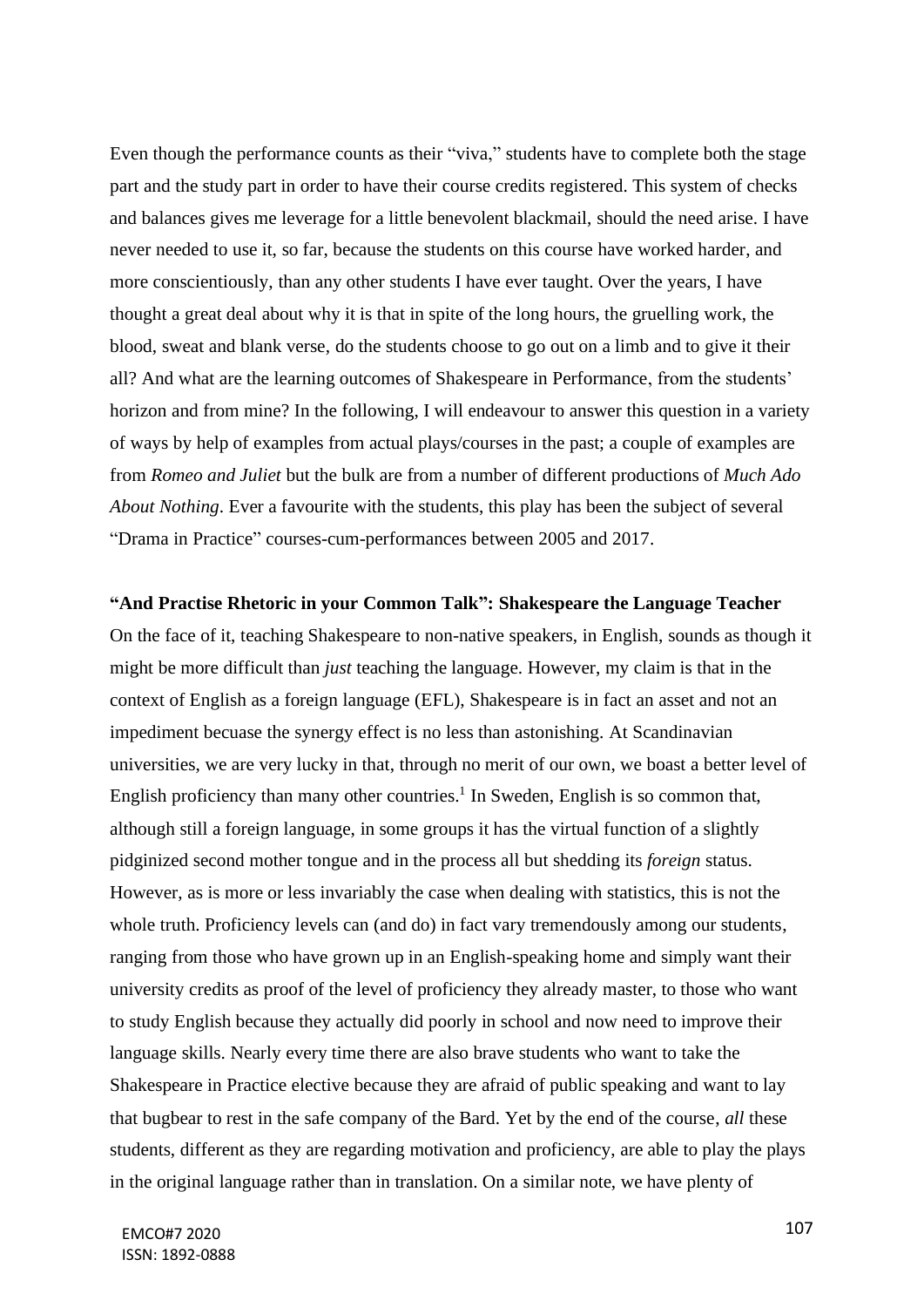experience with exchange students who are often brilliant academically but are not as accustomed to hearing and speaking English as our homegrown students. They excel in the written elements of the course, but battle bravely with the spoken word in rehearsals. Yet, in the end they, too, succeed. All this means an added bonus for the intrepid language teacher in that working actively with a play in performance not only gives the students a form of immersion into the world of Shakespeare, but it also improves the students' English proficiency including their fluency, pronunciation, enunciation and vocabulary. It also provides both cultural capital and language training at one fell swoop.

The beneficial effect of using Shakespeare in language learning is not limited to countries teaching English as a foreign language, nor to university-level students. Regardless of mother tongue and educational level, gaining cultural capital and extending one's vocabulary can only be a good thing everywhere and at all grade levels. Jacqui O'Hanlon, Director of Education at the Royal Shakespeare Company, provides a moving example of how, after a school collaboration with the RSC on *Two Gentlemen of Verona*, a child from a socially and economically deprived area of limited reading heritage and vocabulary used Valentine's word "sluggardized" in casual conversation, months after seeing the play and working with the text (O'Hanlon). While there are undoubtedly more common and generally useful words to add to one's vocabulary (the most recent *OED* citation of the word 'sluggardized' in this particular sense is from 1798), one cannot but relish the image of the child's delight in taking this dramatic, colourful and wonderfully onomatopoetic word and running with it by incorporating it into his or her everyday vocabulary.

The undergraduates themselves have also caught on to the correlation between stage practice and vocabulary. One of my students wrote after the course: "Without doubt my oral proficiency has been much improved, and oddly enough it seems as if it has happened without effort." Another student claimed that working on the lines and the play "never seemed an obligation (…) but was more like a 'fun thing,' which left almost the complete script of the play carved into my head, completely without effort. What better way is there to learn?" This accords with what I witness, term after term, with these courses. I have seen the students' English improve, not 'without effort,' as the students above claims, but with an effort that is subsumed in the larger endeavour and excitement of putting on a play.

### **"O Brave New World!": Exploring Shakespeare's Stage from the Inside**

Another advantage brought by the Shakespeare-in-Practice approach is that in the process of staging a play, the students and I end up exploring the pragmatics of stage-acting in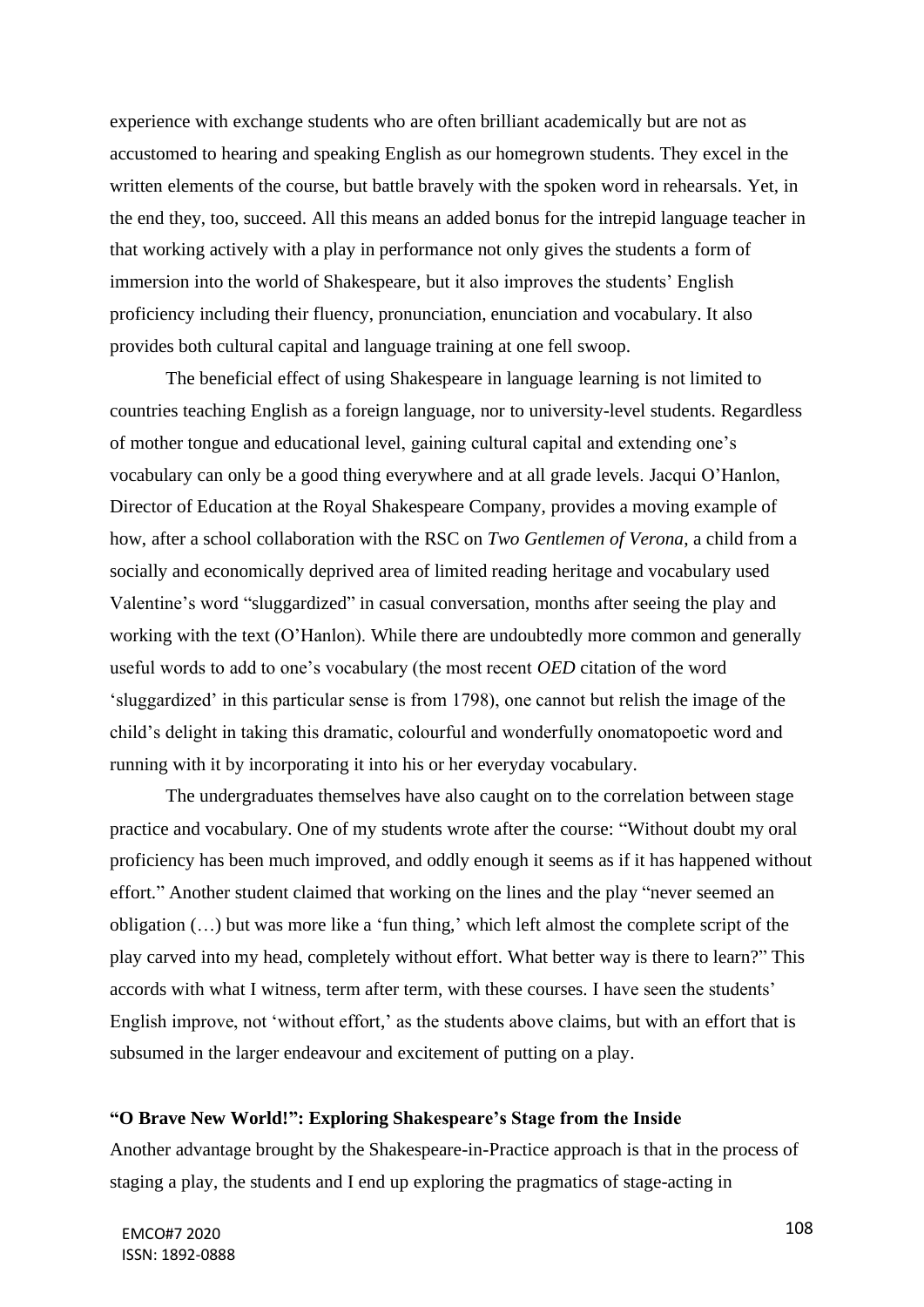conditions that resemble Shakespeare's own (to the extent that they are known today). We learn, in our bodies and minds, about outdoor acting (projecting, keeping the audience's attention through distracting noises and sights in shared daylight), about costumes and their effect on body language, about cross-gender casting and the challenges of doubling, and the importance of incidental music and related stage business such as dancing, fencing, falconry and Commedia dell'Arte. Our work is rife with snags and impromptu problem-solving. Surprisingly often, we find that when we find ourselves in need, we improvise solutions and incorporate them in our work. These are likely very similar to what Shakespeare's and the other theatre companies would have used, no doubt because they needed them. One brief and very concrete example happened in the first term of the Drama in Practice course. For the performance, I would be out front with the prompt-book and the students would be taking turns at being stage-hands, dressers and prop-masters, so we would need a master document off-stage: a stationary, easy-to-find and easy-to-read outline, or flow chart, of the play listing props, detailing exits and entrances, bringing together changes, music, cues and other vital information. Accordingly, I put together such a document and secured it to the backstage wall with gaffer tape only later realising that my backstage document had a pedigree going back all the way to the Renaissance-theatre *plat* or *plot* posted backstage in the tiring house. Tiffany Stern claims that such surviving plots with annotations for props and music would almost certainly be of use to several categories of backstage employee. She tentatively describes how '[a]ctors could look at plots (…) using them as "safety nets" capable of giving (…) a 'guide to memory' for a nervous player should he wish to take it" (Stern 226-7). Thus, we keep reinventing the wheel, and it is not in the least frustrating. Rather, it is exciting, even exhilarating. For one magical moment we get to sense the presence and see the footprints in the sand of someone who has walked this way before us.

Another example of what happens when you explore Shakespeare's plays from the inside is with *Much Ado About Nothing*, Act 2 Scene 3 with the gulling of Benedick in Leonato's orchard, which begins like this:

*Enter BENEDICK*

**BENEDICK**: Boy!

*Enter Boy*

**Boy**: Signior?

109 EMCO#7 2020 ISSN: 1892-0888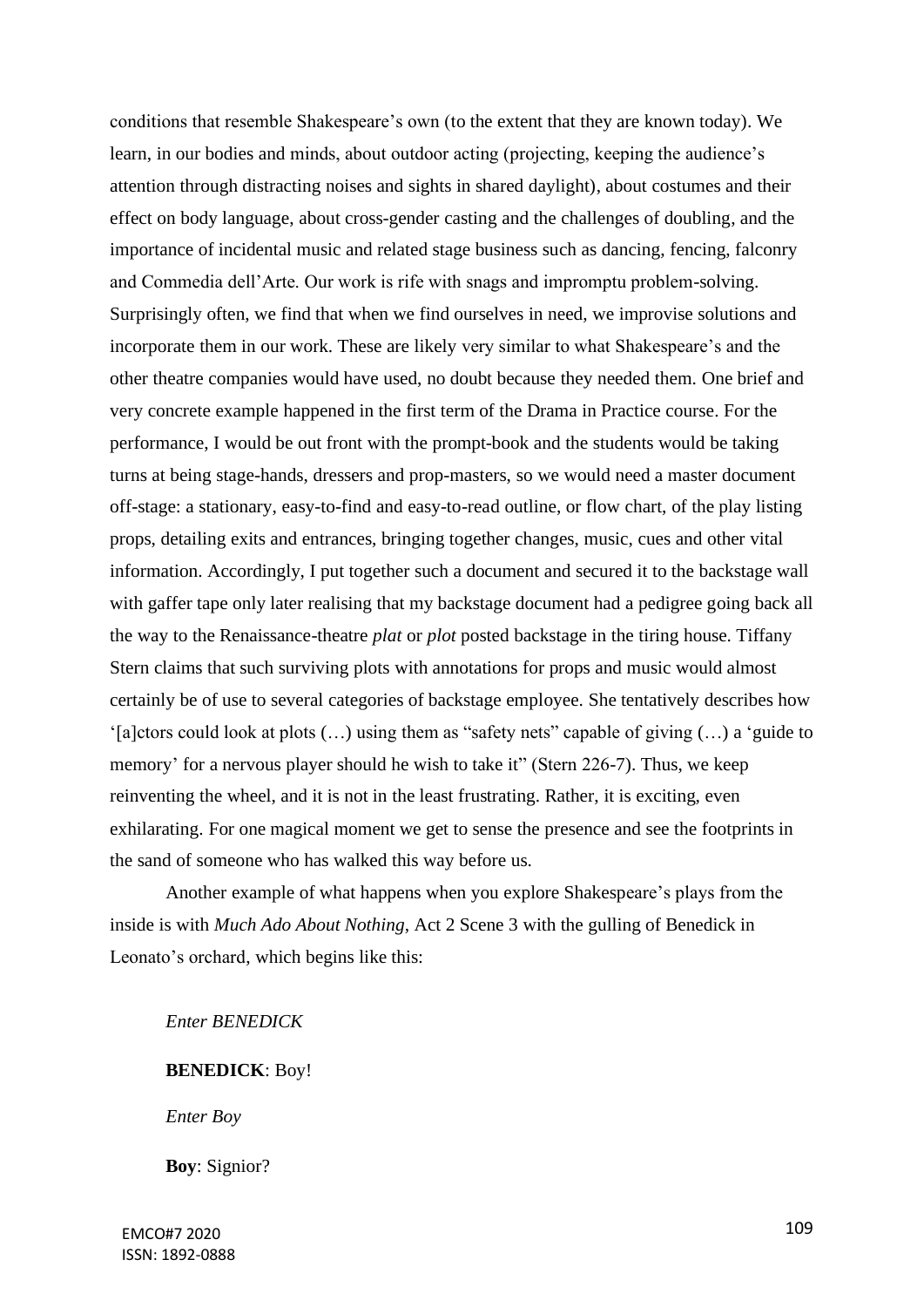**BENEDICK:** In my chamber-window lies a book: bring it hither to me in the orchard. **Boy**: I am here already, sir.

**BENEDICK:** I know that; but I would have thee hence, and here again.

The Boy exits, never to re-surface again in the script. Shakespeare seems to be starting a hare, then abandoning it or even forgetting all about it, mid-jump as it were. It is presumably in order to keep the poor creature from dangling that these lines are often omitted on stage. Some cutting of lines and characters is necessary in most productions, and cutting what does not immediately make any sense seems the obvious choice. Similarly, anyone who reads the play looking for clues to this brief exchange is likely to be nonplussed by the comments and glosses provided. Scholars' and critics' attempt to explain the presence of the Boy in the play range from (in study guides and handbooks) the pragmatic or pedestrian to (in scholarly works) the esoteric:

The new character, the boy, perhaps serves as an image of innocence, or possibly the line was written for the child of one of the company members to play (Irvine 41).

[Benedick's] soliloquy is prefaced, in a way that editions don't explain, by his sending of his boy to fetch the book 'in my chamber window' for him to read 'in the orchard'. The vividness of this (…) throws up a sudden image of the solitude of the real Benedick, whom we see when no one else is there. The book in the hand is for Elizabethans a symbol of the solitary (Everett 82).

We started exploring the scene, working from the simple premise that Shakespeare knew exactly what he was doing and that the scene is there for a reason. "Let's find that reason, or *a* reason," I told the students. We began experimenting, and almost immediately found out that Benedick asking somebody to fetch something for him just *before* the gulling scene is in fact the perfect set-up for a running gag with the book being delivered to Benedick at some awkward moment when he is unable to receive it without being rumbled by the people he is now eavesdropping on.<sup>2</sup> Don Pedro and the others go to great lengths to *not* rumble him, conscientiously and studiedly noticing absolutely nothing whatsoever as they loudly discuss Beatrice's supposed infatuation with Benedick. The poor Boy may be either in on the joke or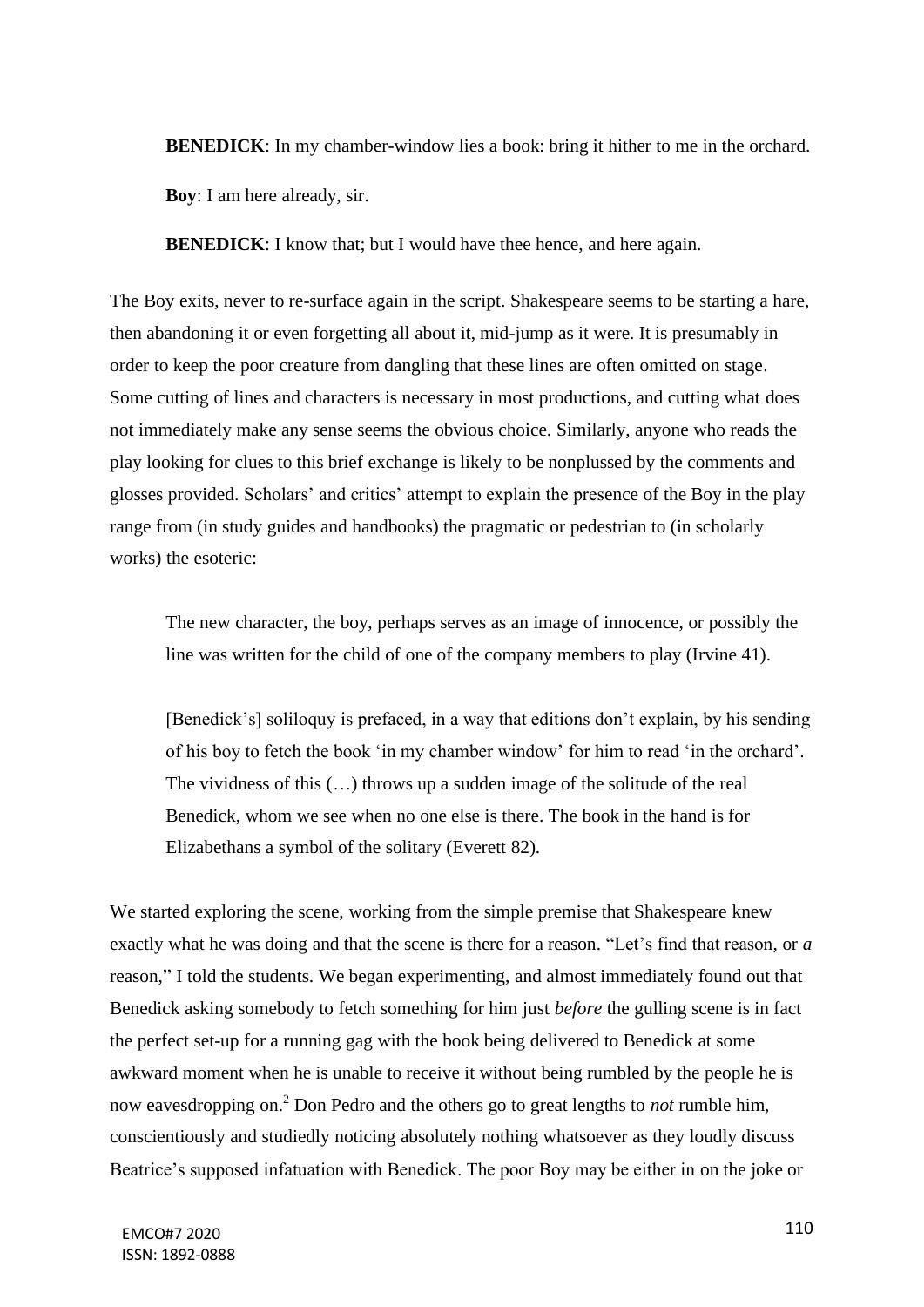blissfully ignorant of what is going on, ending up totally flummoxed when instead of receiving thanks he is impatiently, and repeatedly, shooed off the stage by Benedick. Incidentally, this reading also accounts for the Boy's disappearance from the script at this point. It would be the natural effect of him having no more lines to speak. Finding the right moment for his subsequent entrance(s) and exit(s) would be a matter for the actors rather than the writer.

In our production, we in fact chose to give the gag another turn of the screw by giving the Boy's lines, and a few others of a similar nature, to Margaret. We found this even funnier since Margaret is in on the gulling plot and gleefully sets about making things as awkward as possible for poor Benedick. Margaret knows full well that Don Pedro *et consortes* will not "see" her or Benedick whatever they do, so she cannot resist rattling his cage. As might be expected, the result is instant karma. Through the rest of our production, Margaret had to lug the (*very* big and heavy) book around with her (her own personal albatross, as it were), and at odd moments trying to hand it over to Benedick to increasing audience laughter. In 5.2, she finally, triumphantly, succeeded in pressing it into his hands only to have it given back to her by Benedick as he sent her to bid Beatrice come to him.

An accidental benefit of this running gag was that our Margaret, who thus ended up as the runner of errands all through the play (fetching Benedick's book in 2.3, bringing Beatrice to the garden to be gulled in 3.1, waking and bringing Beatrice to Hero's chamber in 3.4, and fetching Beatrice at Benedick's request in 5.2) became a more relatable character. This dogsbody Margaret did have good reason to be disgruntled ("why, shall I always keep below stairs?") as an upwardly mobile, Becky Sharp-ish girl, with a keen eye for fashion and finery and bridal gowns, she was someone who could easily be tempted into trying on Hero's garments and pretending to be her for a moment. She is someone who would very much like to captivate and capture Benedick, but finds she has to make do with Borachio.

Exploring Shakespeare's stage from the inside is about much more besides finding practical solutions and creating slapstick. One hugely important way into the play is achieved through unlocking the language in different ways. We must study, research and teach Shakespeare's works as literature, and the playfulness inherent in performance may assist the students' understanding of the plays as text as well. Once having been taught to think of Shakespeare's language as "difficult," the concepts of imagery, rhetoric, rhyme and metre as "complicated," and all of the above as sacrosanct things that must be approached with reverence before "getting" the plays, most students—even those who already love Shakespeare—tend to be too much in awe of the texts to feel free to play with them and truly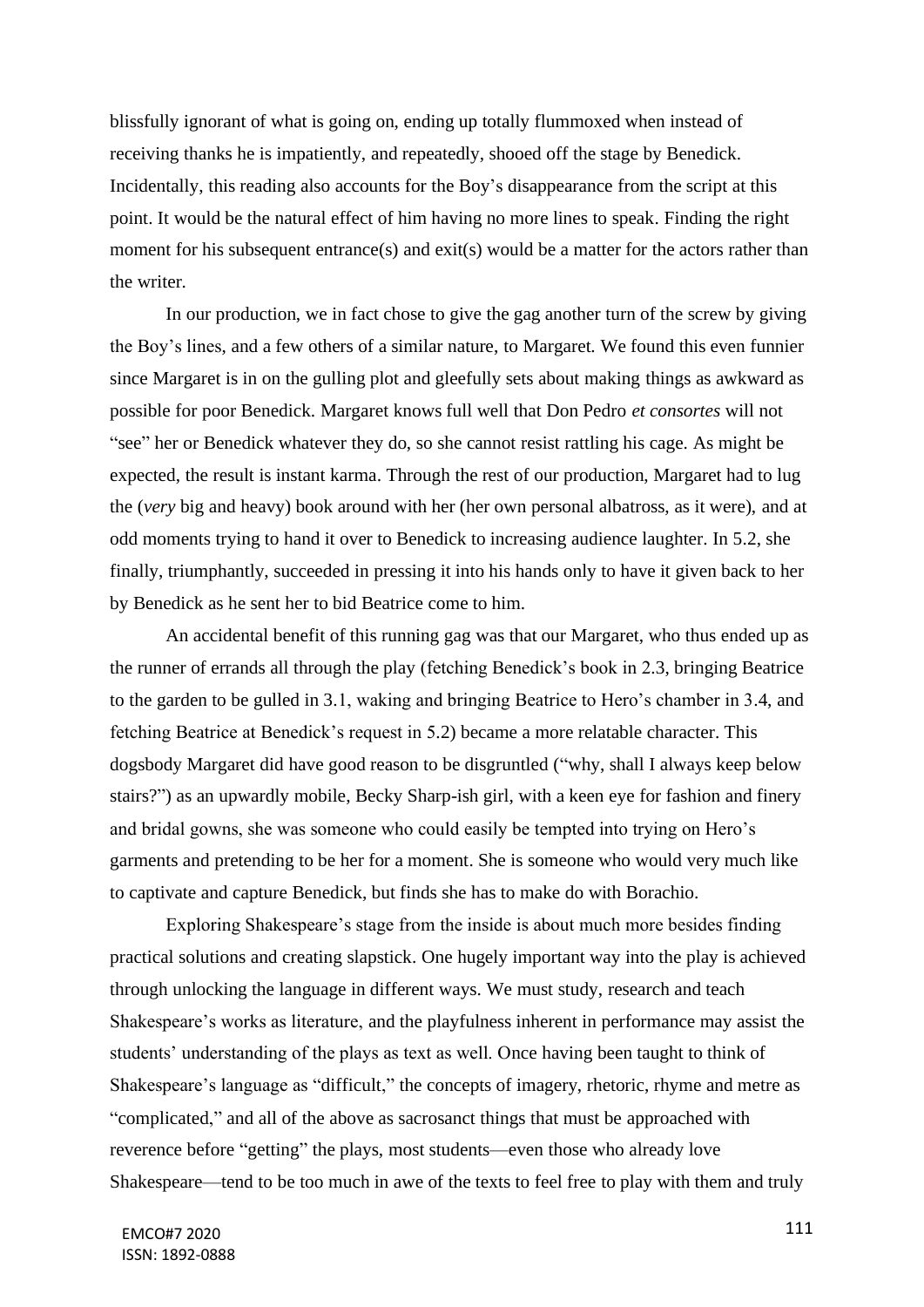make them their own. Hence a great deal of the early work in the course is given to demystifying Shakespeare in different ways. The students quickly adjust to a far less reverent stance and happily play along once they grasp that the groundlings could enjoy the plays knowing not a whit of syllables or syllogisms. They also realise that the present-day image of Shakespeare is nothing like the shrewd pragmatic script-writer with a finger on the pulse of popular taste that his contemporaries would known.

A powerful dose of silliness can help in this as well—such as showing Shakespeare having fun with *deliberately bad* poetry in, for instance, *A Midsummer Night's Dream* ('Pyramus and Thisbe') and *As You Like It*. Having explained the nitty-gritty of blank verse and sonneteering, I often ask the students to produce some themselves as part of their next submission with questions like "If your character had a soliloquy, what would it be about?" and "Can you imagine and write Benedick's poem to Beatrice, or hers to him?". By this stage of the course, students throw themselves into this task with gusto, exploring the tools of Shakespeare's trade like a wilderness of curious monkeys writing bad verses from Benedick to Beatrice, or a good soliloquy for Hero, or even (on one memorable occasion) a hilarious Procrastination Sonnet, explaining the mechanics of handing papers in at the eleventh hour.

Similarly, the concept of *speaking* blank verse took some getting used to. Initially, it was met with blank terror, even to the point where some students requested any part just so long as it is *not* a verse-speaking one. However, the moment they discover that blank verse, far from being an extra burden on top of memorizing lines is a helpful mnemonic device providing a stable scaffold on which to hang the text, it ceases to be an impediment and instead becomes a support to prop them up. One student wrote about the magic moment when he realised that blank verse is "not just an artistic choice but a great tool for me as an actor to remember my lines." I was happy to tell him that that is exactly what the actor Ian McKellen says too. He claims that "of course you can sit through a whole Shakespeare play without being aware of it being written in verse at all. (…) the verse is there to *help* the actors, and not for the audience to wallow in something vaguely poetic" (Barton 45).

Nevertheless, forgotten lines can provide teachable moments too, as is shown by this example from a production of *Romeo and Juliet* a few years ago. During rehearsals, our Juliet momentarily lost her temper with herself for repeatedly fluffing the beautiful lines about the nightingale and the lark, and said, in accents between rage and a giggle, "It was the *f\*\*\*ing* lark that sings so out of tune." She immediately apologised for using bad language, but this was too good a gambit to ignore. Suspending the rehearsal for a little while, I took her and the others through how adding the f-word actually made perfect hexameter of Juliet's pentameter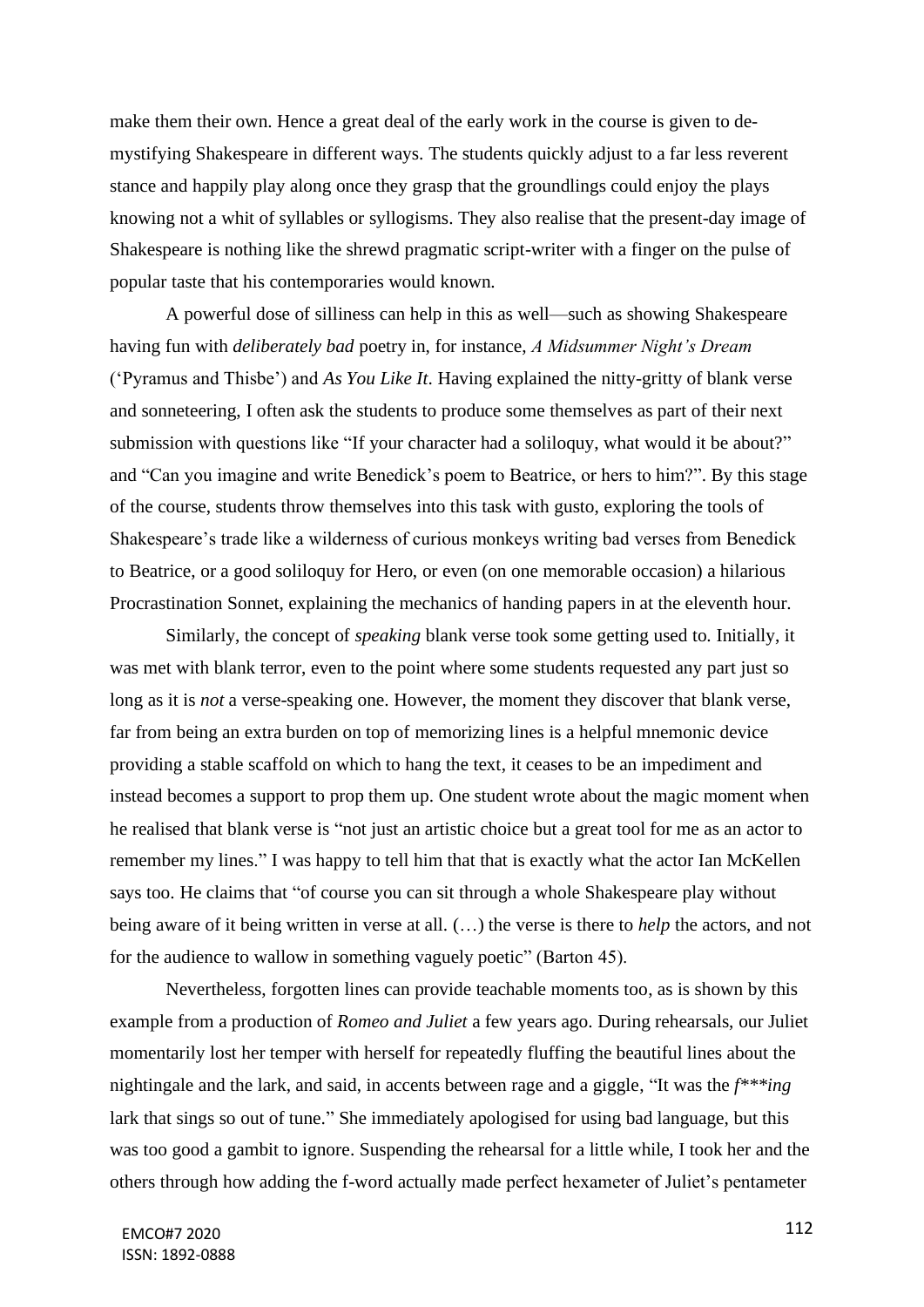line. For a short while, there was total stage mayhem as we tried adding two-syllable adverbs to verbs ("One Hero died defiled / but I do *loudly* live"), two-syllable adjectives to nouns ("And surely as I live / I am a *mindless* maid"), building alexandrines from blank verse lines like we were playing with Lego, and laughing at every new effort.

Virtually every single group goes through a similar silly season of (mis)quotation mania, making the play truly their own by playing with it. In this group there was a particularly vicious outbreak. Most of the students had just been reading *Macbeth* with me as part of a course in British Literary History, misapplying lines from the Scottish play to *Romeo and Juliet* became something of a sport. Tybalt suddenly called Romeo "thou shag-ear'd villain", while the Apothecary stuck his hoary head out the door and exchanged his "Who calls so loud?" for "Here's a knocking indeed!" from the Porter's speech. And Juliet, in the death scene, dagger in hand, naturally could not resist saying "Is this a dagger which I see before me?'

# **"This is the Strangers' Case": Making the Play Their Own**

One of the main advantages of teaching Shakespeare through performance is that having to *be* these characters on stage—say their words and perform their actions—gives the students an overwhelming need to understand in a way I could only dream of in other courses. Miriam Gilbert wisely says that "[p]erformance makes students close readers and exact speakers" (Gilbert 603). I like to use the analogy of *flying* and *walking*. For students reading a Shakespeare play for the first time (silently, to themselves) it is beguilingly easy to ignore a difficult word by flying over it or just skimming the surface. However, when you act (and speak your part) in a play, you have to walk, wade or hobble through it, difficult though it may be. There is no other way but *through* the bumps and the brambles, because there is simply no birds-eye perspective available. You *are* your part and are responsible for the words spoken and the deeds done, as well as understanding why they are said. In this strange Stockholm-syndrome situation, the fierce loyalty that the students develop towards their characters never ceases to amaze me. True, Shakespeare is "a bad hater at all times" (Mahood 31) never ever allowing any of us to get away with seeing our fellow human beings in only black-and-white, but at no time is this so obvious as when we are made to play a character by speaking his or her words, finding the motivation behind them, and making them our own.

An example from the most recent *Much Ado*-based course (Spring 2017) demonstrates finding motivation. In this group, the female students were in majority, and as a result, there had to be some cross-gender casting. In order to allow those students who were cross-cast as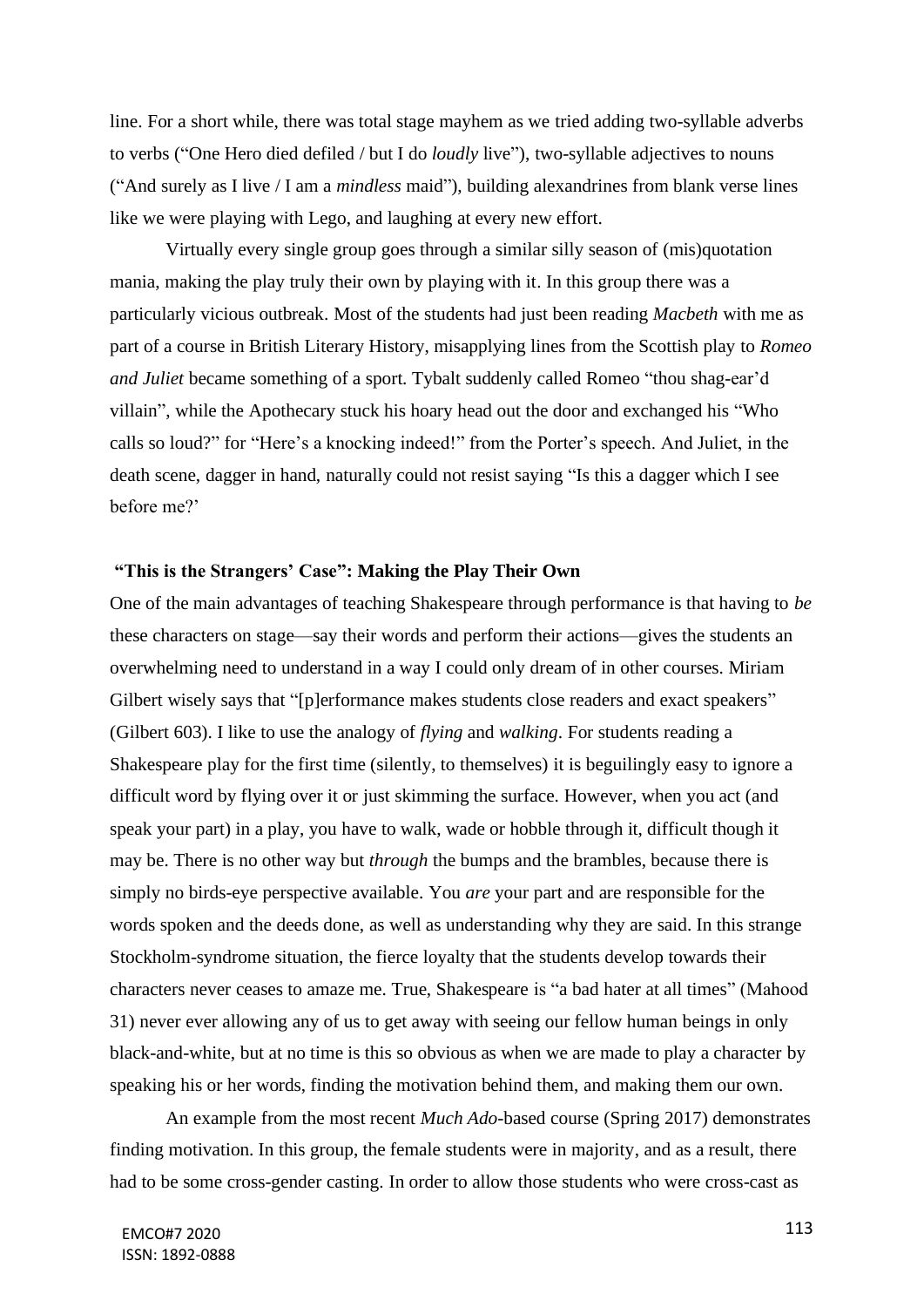male characters a "gown role" as well if they so desired. I took time during the abridgment process to re-gender two characters, Conrade and Antonio, and to resuscitate the "ghostcharacter" Innogen, the wife of Leonato, giving her a handful of lines taken from Leonato and Antonio. The creation of two new women, and the reinstating of a third, was thus a pragmatic choice on my part to facilitate the casting. But the problem with re-gendering is that it tends to leave inconsistencies in the plot. For instance, in 5.1, Antonio threatens physical violence ("Sir boy, I'll whip you from your foining fence") and already in 1.3 it is clear that Conrade is a comrade and follower of Don John—neither of these are particularly ladylike activities. How could the reinstated Innogen be in the scene where Hero is denounced by her fiancé, and yet say nothing?

In Joss Whedon's modern-dress film adaptation of *Much Ado About Nothing* from 2012, Conrade is also female. Like the male Conrade of the original, she is brought to Leonato's house by Don John (whose mistress she clearly is). This works well in an updated framework, but not, I felt, in a Renaissance context. Don Pedro could possibly get away with bringing a high-caste mistress to Leonato's house, but Don John, so recently taken back into his brother's favour, most certainly cannot. Our female Conrade would therefore have to belong to Leonato's household, yet *somehow* be an ally to Don John. *Ergo*, we had to find a different but sustainable position/motivation/back-story for our Lady Conrade. In the course of the rehearsals, we ended up making her a poor relation dependant on Leonato's household. She was a malcontent Margaret minus the below-stairs duties, a Lady Beatrice minus the charm, warmth and openness that makes Beatrice beloved by all. It takes a generous nature to be grateful with grace, and Lady Conrade does not (as we imagined her) possess such a nature. Like Don John, she has decreed not to sing in her cage. If she had her mouth, she would bite. She is attracted to the bad-boy Don John, perhaps recognising something of her own rebellious spirit in his sullen taciturnity. Probably on the same occasion when Claudio first looked upon Hero "with a soldier's eye" while Beatrice and Benedick went their first round in which Benedick ended with "a jade's trick."

Antonia, reimagined as a strong, kind, outspoken older sister who has no qualms about stepping in and taking over her brother's quarrel with Don Pedro and Claudio in 5.1, is possibly the reason why Leonato allows and accepts Beatrice's waywardness. Her authority and competence ends up somewhat dwarfing the household latecomer Leonato's wife, who, although now the nominal mistress of the house for a couple of decades at least, has never been decisive enough to take over the reins of the household from Leonato's capable and efficient sister. This scenario in turn lends credibility to Innogen, the weak wife, loving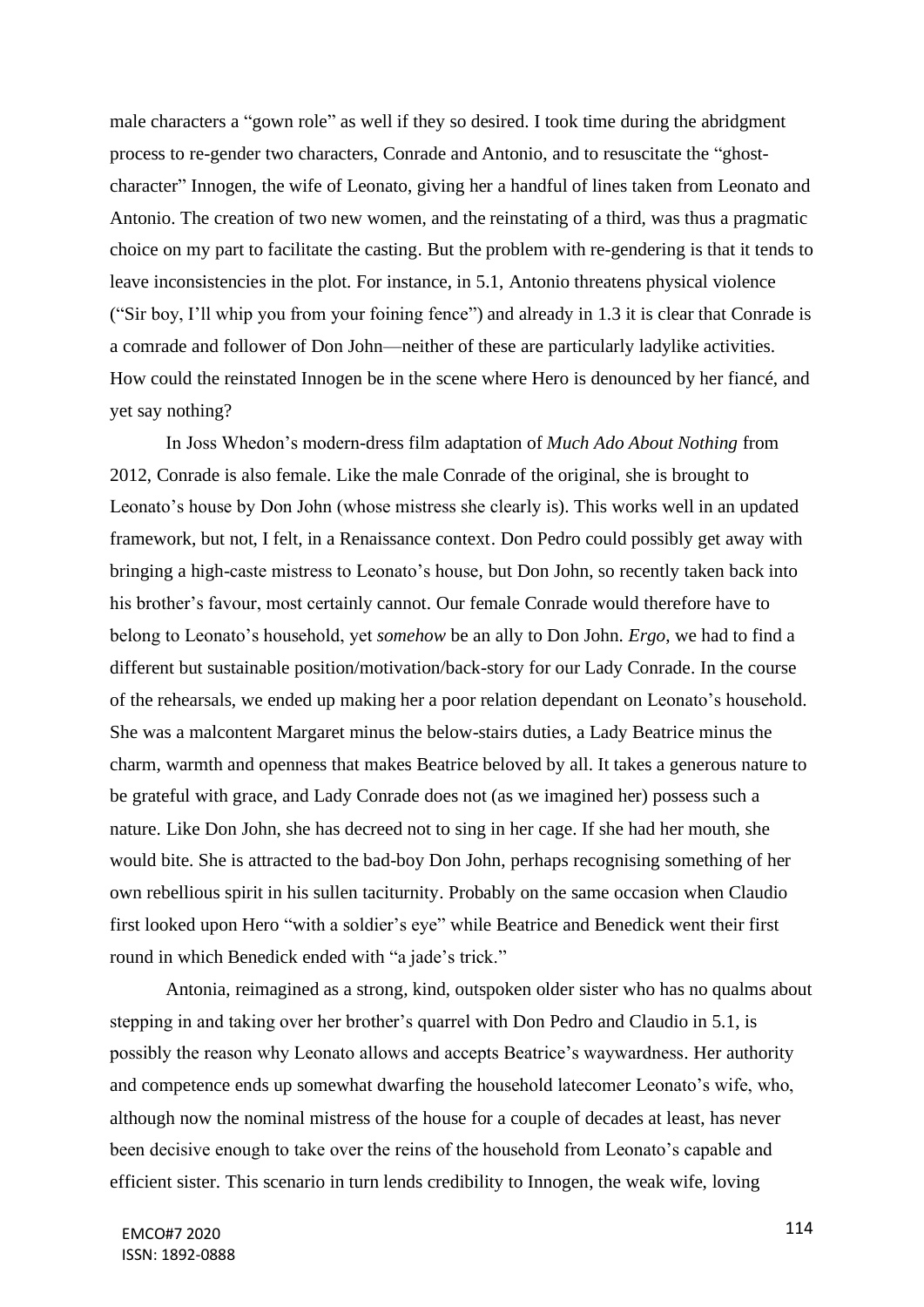mother, and ghost character. Much has been said, by representatives of diametrically opposite camps, about the origin and to-be-or-not-to-be of Innogen (Dobson, Watts), but neither side has described on the page what we discovered by actually placing her on the stage with the poignancy of this silenced mother.

In particular, the fact that Innogen was present in the "rotten orange" scene (4.1) was an epiphany when we first rehearsed the scene. Hero, pleading her innocence to her *father* (rather than to her *parents*), did so, not because the playwright has forgotten about Innogen, but because she (Hero) knew, *both* that her mother would already believe her and be on her side, *and* that she would be utterly powerless to help her daughter. While Beatrice spoke up for Hero against Leonato, all Innogen could do was quietly comfort her daughter trying to shield her from what could at any moment turn into physical violence. In the process, she comes in for some flak since we let Leonato turn some of his rage towards Innogen, blaming her for the (presumably bad) genes passed on to her daughter ("Grieved I, I had but one? 'O, one too much – *by thee*!"). Leonato's entire household, with the exception of Friar Francis and Beatrice, maintained a stunned silence. Suddenly, they saw their good master and friend in an entirely different light. It was shocking when suddenly we could all see how "real" the situation was, and how this could happen. When, later, the students playing Leonato and Innogen came to me and said that they wanted a kind of off-stage reconciliation somewhere between 4.1 and the final scene, I was not the only one who was surreptitiously relieved. This was a promenade performance, so in the end we had the audience walking past the two of them working things out in the distance. Leonato, having calmed down, appears suitably chastened and apologetic and Innogen, having taken courage from his obvious contrition, finally has her say. To some extent this was a cop-out, but it was a cathartic cop-out that we all sorely needed. This need in itself was testament to how far the students had come in making the play their own.

If this was an epiphany in the sense that the play came shockingly close to real life for the students, one final example from an earlier *Much Ado* production of the opposite scenario shows that real life somehow informs the play and makes "the 'strangers'" case come alive before our eyes. I have often found in working with *Much Ado* that while students tend to adore the feisty couple, Beatrice and Benedick,<sup>3</sup> they often remain uncomfortable with, or at best indifferent to, Hero, who is something of a Victorian ideal woman. She is Hero by name but "Angel in the House" by nature: docile, pliable, and mostly silent in mixed or male company. When we began analysing and rehearsing Hero's scenes, these students' initial reaction was impatient frustration at what they saw as her Barbie-doll passivity and naïveté.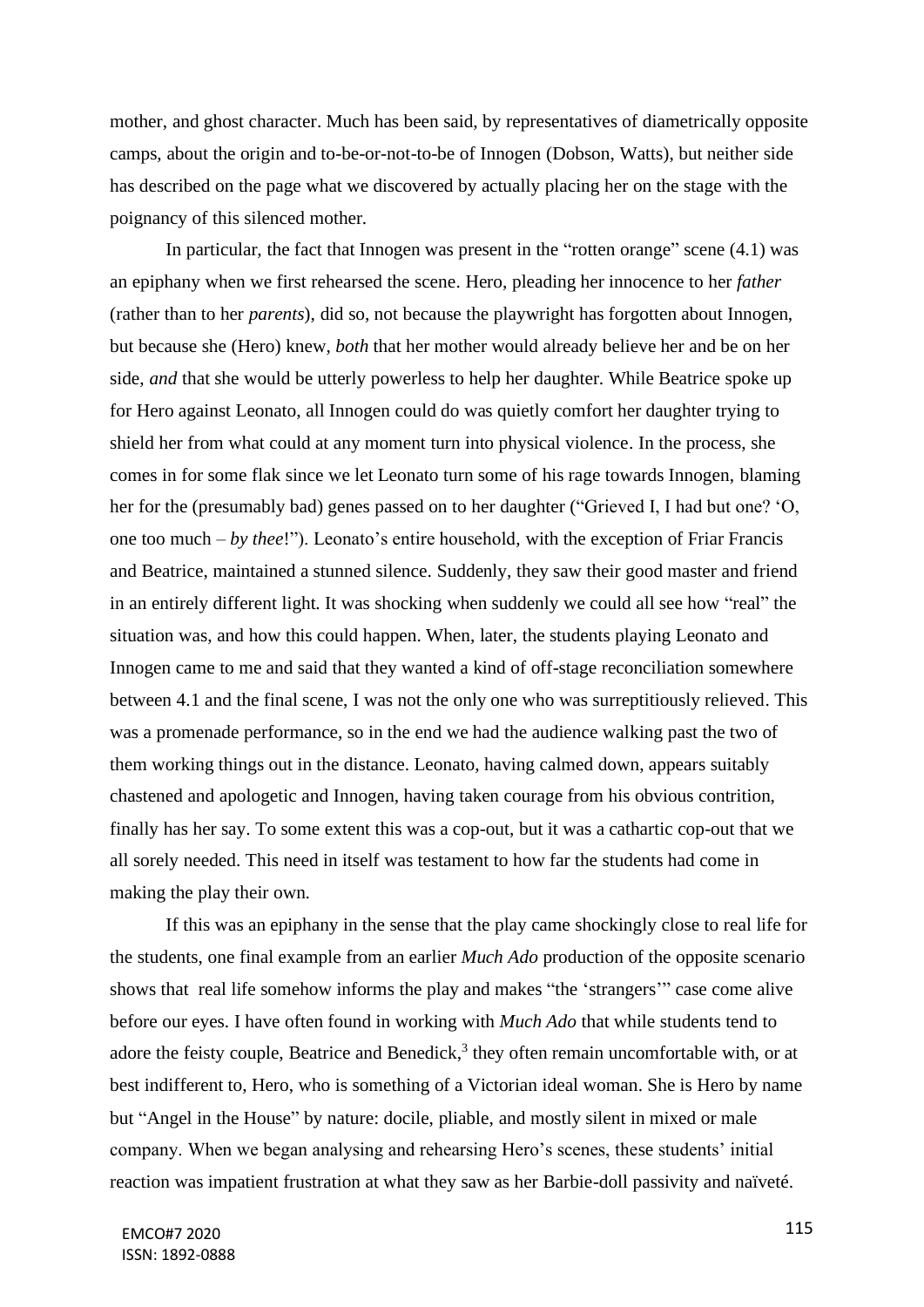Their reaction may have had something to do with the fact that Hero's ordeal is temporary because she 'dies' to live—and marry—again the very next day. Yet it might be argued that the difference between Hero and those other victims of jealousy—Hermione and Desdemona—is one of *degree* rather than of *essence*. At the moment in 4.1, when Hero sinks down in a swoon, *Much Ado* is only a breath away from tragedy. "Do not live, Hero" says her father, and even that level-headed man of peace, the Friar, pragmatically accepts that it is impossible that Hero should live with this taint to her name. It is a chilling thought that if Hero's sullied reputation had not been cleared in the play, she would, on the Friar's advice in spite of the fact that he believes her guiltless—have had to remain "dead" and hidden away in a convent. In fact, the good Friar's main concern seems to be to exercise damage control and save the family honour, not to clear Hero of the accusations.

As I delivered lecture after lecture on these and related subjects, the students listened with good-humoured incredulity to me going on about jealousy, female chastity, post-war possessiveness and honour culture in the play. Cultures of honour meant nothing to them. They knew of the concept, but had no tools whereby to recognise it and understand what it actually means in real life. To them, Leonato and the others remained cliché hot-headed Sicilians straight out of some soap-opera, equally close to laughter and anger with a bark that is worse than their bite. And anyway, it was just a play, wasn't it? And plays, like soapoperas, must have their drama queens of both sexes—too much realism makes things tedious, surely?

However, it soon became clear that there was someone in the group who knew exactly what I was talking about. Some little way into the production, I realised that the student who had specifically asked for the part of Hero had a background that resonated with similar issues of honour ("I myself come from a culture where virtue is all a woman has to show for herself so an accusation like this is the worst thing that can happen," she wrote in a paper). Like Hero, she belonged to a family that was warm, loving and protective—but also to some degree possessive and controlling. At present, she was struggling with this, negotiating for herself a way to reconcile her family's rules with the life she wanted to lead. I had already noticed that in rehearsals she played the abortive wedding scene in 4.1 very poignantly as a matter of life and death, and now I knew why.

Interestingly, it was not easy for her to free herself from the idea of a "taint". At one point, I asked this group of students to hand in an imagined soliloquy for their character as part of a paper asking where in the play would it be, and what would it be about. "Hero's" imagined soliloquy dealt with her thoughts going into the second wedding ceremony. Her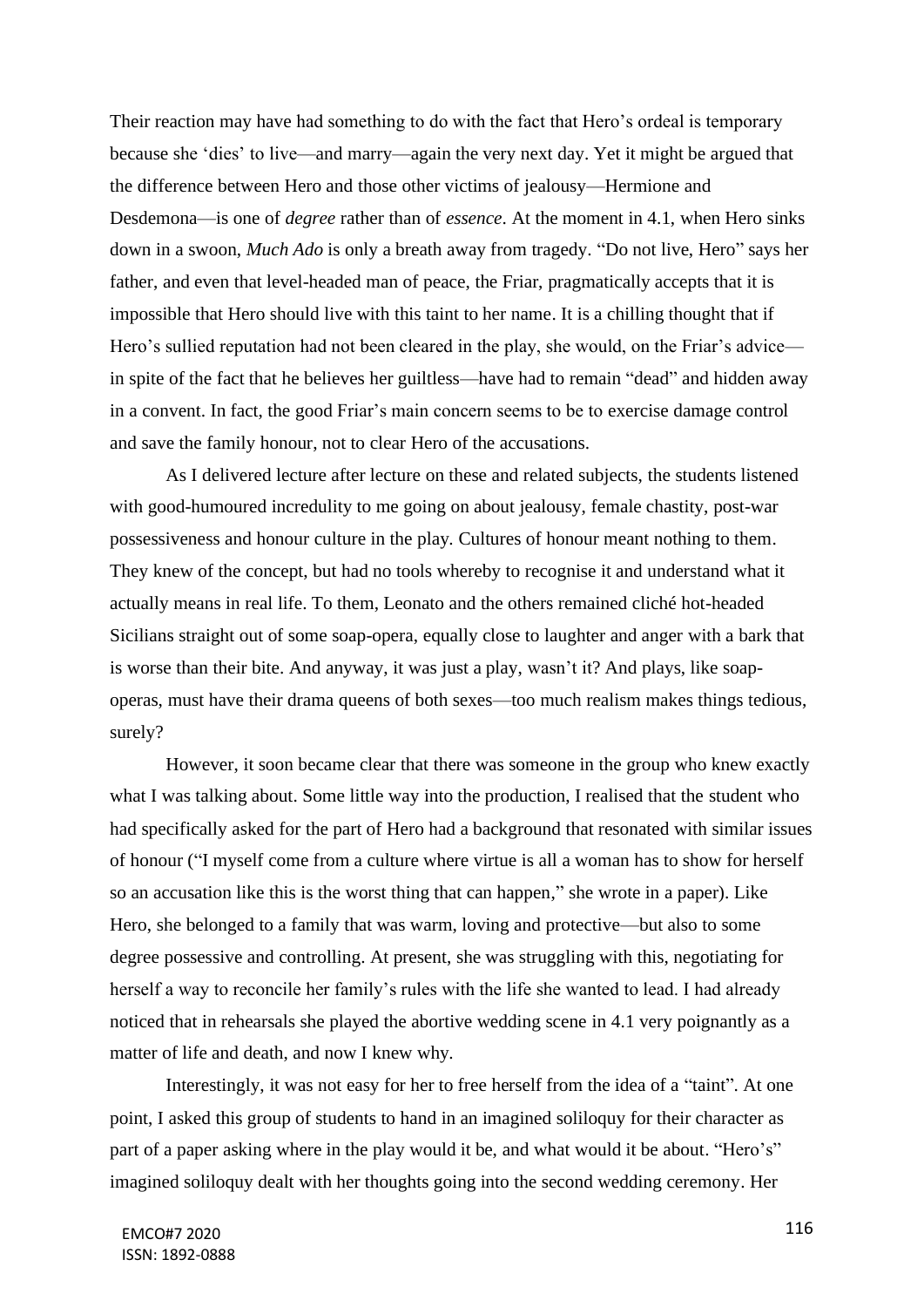Hero felt she *had to* marry Claudio now because in spite of being proven innocent, she knew that she was unmarriageable to anyone else. She was a tainted woman, or a "rotten orange." As our work progressed and the students became a close-knit group, I could see how the penny dropped for the others. Seeing Hero's plight through this student, who was like them and yet not like them in that her life had been different from theirs, made them understand what all my words and explanations had not. What was it really like to negotiate life in what can loosely be described as an "honour culture." I am not sure that "Hero" really needed us for working out which way to go, although I am sure that Shakespeare helped. I do know that with that chance to learn from *within* as well as from without, the other students gained something important: a thoughtfulness an insight about identity, invaluable to anyone who is taking his or her first adult steps on a journey towards self-knowledge.

A coda on a more light-hearted note on doubling—of which there was a great deal in this particular production, since the group was comparatively small—is often described in terms of its function, such as "deficiency doubling" (making the company seem more rich in actors by making everyone double in mass scenes and the like) and "virtuoso doubling"—that is, open and ostentatious doubling of widely different parts, so as to show the actor's versatility (Sprague). To these, I would like to add (and only partly tongue-in-cheek) one more: doubling as catharsis. Hero in this production was, for pragmatic reasons, doubled with Dogberry, a deficiency doubling if ever there was one. After the performance, "Hero" wrote a little contritely—but only a *very* little—about how she had found herself unable to stop yanking Borachio's chains in the trial scene. It seemed almost as though the miseries of gentle Hero were visited upon Borachio by her avenging other half, Dogberry. Thus empowered, Hero was finally allowed to achieve catharsis, chastising the man who had been instrumental in impugning her chastity.

### **Epilogue**

Although I began this paper with the promise to try to pinpoint some of the facts behind teaching Shakespeare through performance, I realise that, like so many times before, I have failed in that mission. The general intention and those specific facts have once more been subsumed in the particular avalanche of anecdotal material that is, invariably, the outcome when I try to think rationally and methodically about the wondrous, amorphous undertaking, of staging Shakespeare's plays with university undergraduates.

And yet: though this be madness, there *is* method in't. There really is. For me at least, it is obvious that turning the seminar room into a rehearsal room (to adapt Jacqui O'Hanlon's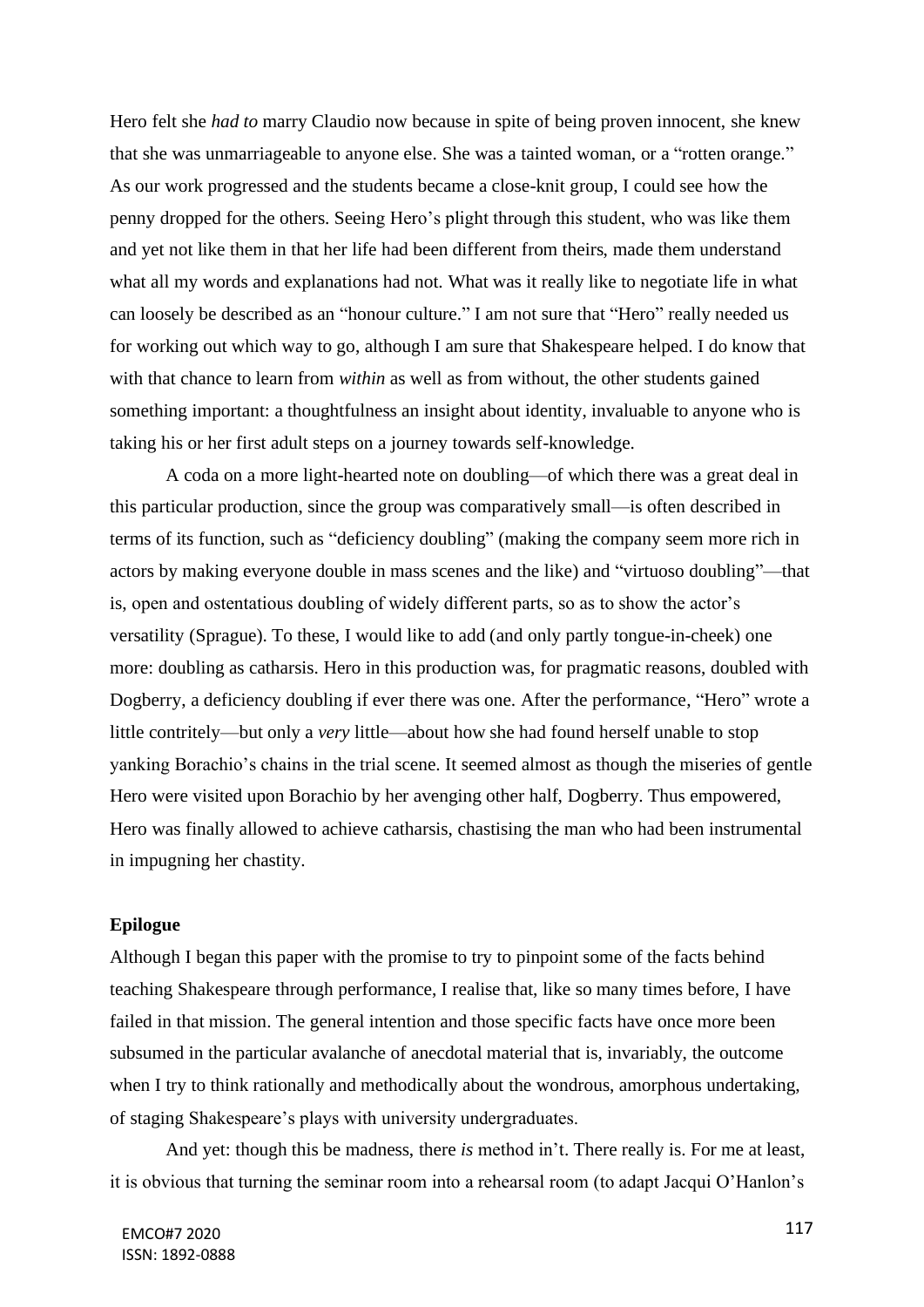phrase) has resulted in the students engaging with Shakespeare's plays with astonishing urgency and commitment. I may have failed in pinpointing exactly what it is that Shakespeare can do for the students in terms of language learning, insights and personal growth, but of this I am sure: in their sheer lovability, silliness, breath-taking beauty, high drama, deep tragedy, and intense humanity, these plays call forth the very best in us all—and I am forever in awe of what the students can accomplish, carrying the words forward, and being carried by them.

#### **Works Cited**

Barton, John. *Playing Shakespeare*. Methuen Drama, 1984.

- Brown, John Russell. *Studying Shakespeare in Performance*. Palgrave Macmillan, 2011.
- Dobson, Michael. "Costume Drama: Margaret, Innogen, and the problem of *Much Ado About Nothing* in modern performance." Cahiers *Shakespeare en Devenir*, vol. 13, 2018: Special Issue: *Much Ado About Nothing*: A Miscellany of 20<sup>th</sup> and 21th Century Perspectives. Ed. Kiki Lindell and Isabelle Schwartz-Gastine.

<http://shakespeare.edel.univ-poitiers.fr/index.php?id=1497> Accessed 30 June 2019.

- Everett, Barbara. "*Much Ado About Nothing*: The Unsociable Comedy." *English Comedy.* Ed. Michael Cordner, Peter Holland, and John Kerrigan. Cambridge UP, 1994. 68-84.
- Gilbert, Miriam. "Teaching Shakespeare Through Performance." *Shakespeare Quarterly*, vol. 35, no. 5, 1984: Special Issue: Teaching Shakespeare. 601-608.
- Hapgood, Robert. "Listening to the Playwright's Voice." *Teaching Shakespeare Through Performance*. Ed. Milla Cozart Riggio (Modern Language Association, 1999.
- Irvine, Louva Elizabeth. MAXnotes for *Much Ado About Nothing.* Research & Education Association, 1996.
- Kidnie, Margaret Jane. *Shakespeare and the Problem of Adaptation*. Routledge, 2009.
- Mahood, M.M. Introduction to *Twelfth Night*. Ed. M.M. Mahood. Penguin, 1995.
- O'Hanlon, Jacqui. "The Class Room as Rehearsal Room." Cahiers *Shakespeare en Devenir*, vol 13, 2018: Special Issue: *Much Ado About Nothing*: A Miscellany of 20<sup>th</sup> and 21th Century Perspectives. Ed. Kiki Lindell and Isabelle Schwartz-Gastine. <http://shakespeare.edel.univ-poitiers.fr/index.php?id=1430> Accessed 30 June 2019.
- Sprague, A.C. *The Doubling of Parts in Shakespeare's Plays.* Society for Theatre Research, 1966.
- Stern, Tiffany. *Documents of Performance in Early Modern England*. Cambridge UP, 2009.